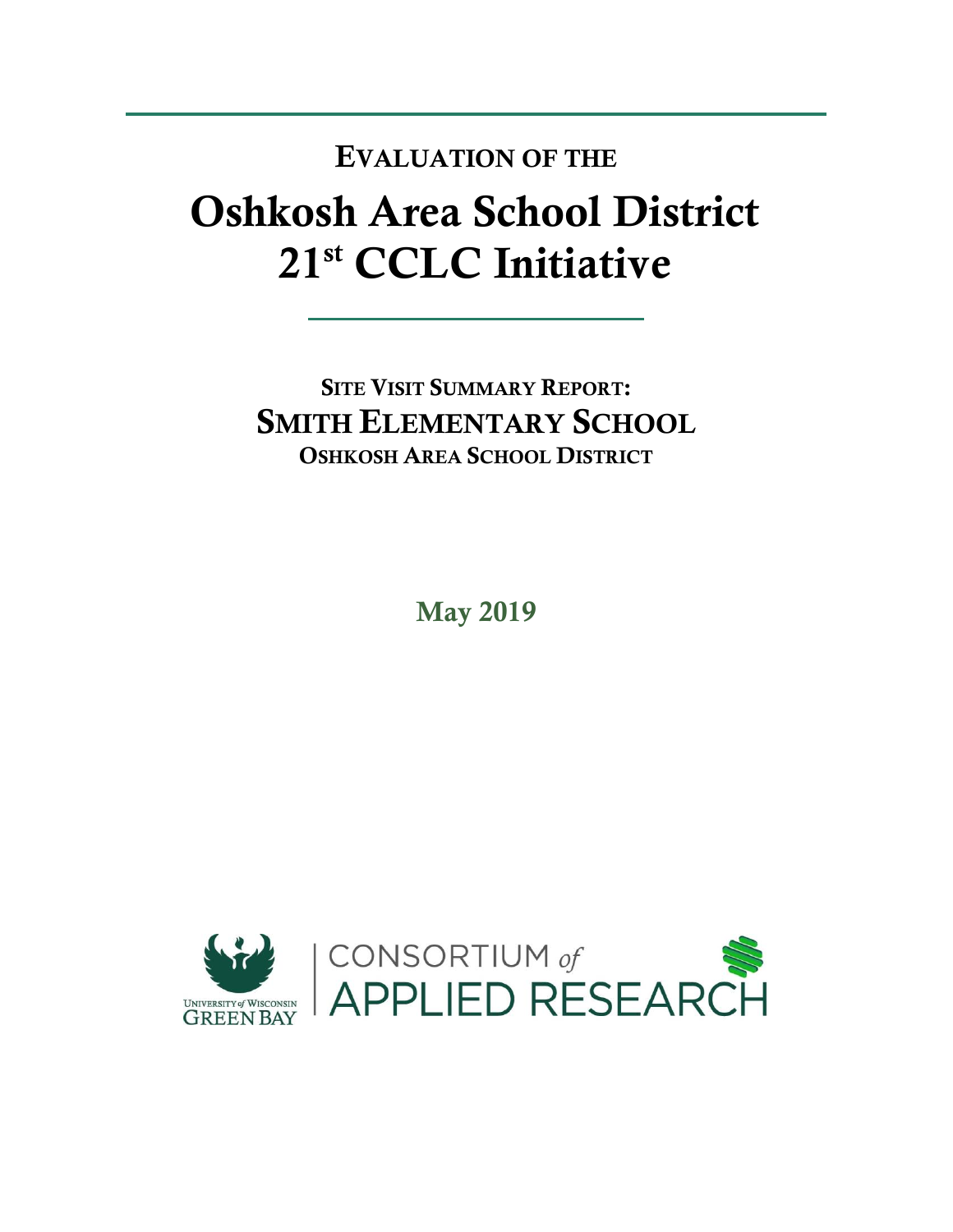|                                                                                                                                                                                                                                                                                                                                                                                                                                                                                                                                                                                                                                                         | $\overline{1}$                           | $\overline{2}$                         | 3                   | 4                | <b>NR</b>                                                        |  |  |  |
|---------------------------------------------------------------------------------------------------------------------------------------------------------------------------------------------------------------------------------------------------------------------------------------------------------------------------------------------------------------------------------------------------------------------------------------------------------------------------------------------------------------------------------------------------------------------------------------------------------------------------------------------------------|------------------------------------------|----------------------------------------|---------------------|------------------|------------------------------------------------------------------|--|--|--|
| <b>Elements of Strong Programs</b>                                                                                                                                                                                                                                                                                                                                                                                                                                                                                                                                                                                                                      | Must<br><b>Address</b><br>and<br>Improve | Some<br><b>Progress</b><br><b>Made</b> | <b>Satisfactory</b> | <b>Excellent</b> | <b>Cannot rate</b><br>based on<br><b>information</b><br>gathered |  |  |  |
| Focus Area 1: Program activities are geared toward rigorous academic and socio-emotional<br>enrichment                                                                                                                                                                                                                                                                                                                                                                                                                                                                                                                                                  |                                          |                                        |                     |                  |                                                                  |  |  |  |
| 1. SUPPLEMENTAL ACADEMIC ENRICHMENT:<br>Academic activities other than homework are offered to<br>students that promote engagement and stimulate<br>thinking.                                                                                                                                                                                                                                                                                                                                                                                                                                                                                           | $\overline{1}$                           |                                        | 3                   | $\overline{4}$   | <b>NR</b>                                                        |  |  |  |
| The program provided academic time during the first 30 minutes of the program each day. This academic time involved<br>participants reading, completing worksheets, or math activities. In addition, program staff created academic lessons daily<br>based on literature, math, and STEM areas. Although structurally the program had allocated time for academics,<br>observations demonstrated that students could have benefited more from the academic features of the program. For<br>example, in some rooms students appeared to be bored, not engaged, or provided activities that were not cognitively<br>stimulating (simple coloring sheets). |                                          |                                        |                     |                  |                                                                  |  |  |  |
| 2. OPPORTUNITIES FOR INDIVIDUAL SUPPORT:<br>Individual or small group tutoring or one-on-one time is<br>available for students who need additional academic or<br>emotional support.                                                                                                                                                                                                                                                                                                                                                                                                                                                                    | 1                                        | $\overline{2}$                         | 3                   | $\mathbf{Z}$     | <b>NR</b>                                                        |  |  |  |
| On the day of the site visit, program staff had excellent rapport with the participants and responded to students in a timely<br>manner. All students received individual attention largely due to the low staff to student ratio.                                                                                                                                                                                                                                                                                                                                                                                                                      |                                          |                                        |                     |                  |                                                                  |  |  |  |
| <b>3. PROGRAM ACTIVITIES PROMOTE THE</b><br>DEVELOPMENT OF SOCIO-EMOTIONAL SKILLS:<br>Activities incorporate life-skills such as character<br>education, drug and alcohol prevention, anger<br>management skills, leadership skills (etc.).                                                                                                                                                                                                                                                                                                                                                                                                             | $\overline{1}$                           | 2                                      | 3                   | $\overline{4}$   | <b>NR</b>                                                        |  |  |  |
| Participants engaged in an afternoon meeting at the beginning of every program day to establish a sense of community. In<br>addition, program staff reminded students of expectations regularly. However, formal programming geared towards<br>developing socio-emotional skills was lacking.                                                                                                                                                                                                                                                                                                                                                           |                                          |                                        |                     |                  |                                                                  |  |  |  |
| Focus Area 2: Program activities are linked to the regular school day                                                                                                                                                                                                                                                                                                                                                                                                                                                                                                                                                                                   |                                          |                                        |                     |                  |                                                                  |  |  |  |
| 4. LINKS TO THE SCHOOL DAY: Program staff<br>incorporate school curriculum into after school<br>programming and align activities with school standards.<br>Program utilizes school space and shares resources.                                                                                                                                                                                                                                                                                                                                                                                                                                          | $\overline{1}$                           | 2                                      | 3                   |                  | <b>NR</b>                                                        |  |  |  |
| The program was linked to the regular school day in that homework help was provided, program staff communicated with<br>teachers regularly, and the same behavioral expectations for students were followed afterschool. In addition, the program<br>had access to ample school space. Moreover, the Site Coordinator had worked in the school in Special Education for the<br>past four years, ensuring relationships were already established between the program and the school day.                                                                                                                                                                 |                                          |                                        |                     |                  |                                                                  |  |  |  |
| <b>5. SCHOOL PERSONNEL ACTIVELY INVOLVED</b><br>WITH THE PROGRAM: School-day teachers or other<br>school personnel participate directly or indirectly in the<br>administration of the program to support academic<br>enrichment.                                                                                                                                                                                                                                                                                                                                                                                                                        |                                          | $\overline{2}$                         | 3                   | 4                | <b>NR</b>                                                        |  |  |  |
| Zero teachers were actively involved with the afterschool program at the time of the site visit. One teacher had provided a<br>12-week Lego League activity previously in the year. Plans were underway to engage more teachers formally in the coming<br>year.                                                                                                                                                                                                                                                                                                                                                                                         |                                          |                                        |                     |                  |                                                                  |  |  |  |